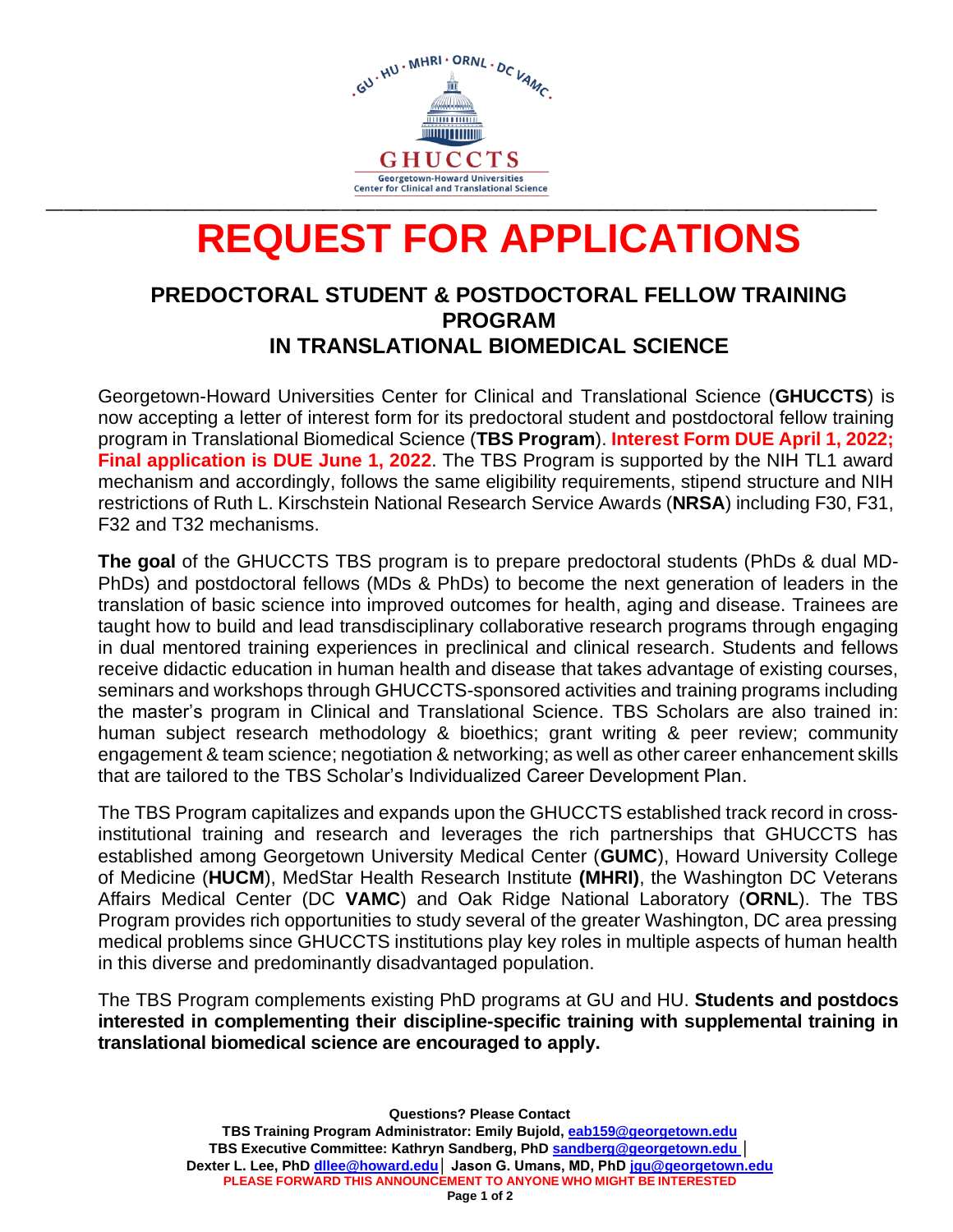Applications which propose inter- or multi-disciplinary and collaborative research projects, within the [T1-T4](https://ncats.nih.gov/translation/spectrum) translational research continuum will be considered. We anticipate funding 4 predoctoral student and 4 postdoctoral fellow applications in this cycle. For further details regarding the TL1, visit our **[website](https://www.translationalbiomedicalscience.org/)**.

## **ELIGIBILITY FOR TL1 FUNDING**

- Candidates must be a US citizen, non-citizen national, or a US permanent resident;
- Applicants must be able to commit to 1 full year in the TBS Program, regardless of funding changes;
- Pre-doctoral students must have passed their qualifying exam/been admitted to candidacy and be in good standing within their PhD program;
- Postdoctoral fellows must have full-time employment at a GHUCCTS institution for at least two months at the time of award activation;
- No applicant may have a US government training award including a National Research Service Award for more than 2 years;
- Applicants must have a primary mentor from a GHUCCTS institution who has sufficient research funding and resources to support the applicant's research for the duration of the training period at the time of award activation; and,
- All candidates must demonstrate a commitment to translational biomedical research.

## **APPLICATION REQUIREMENTS**

Please see **[Program Page](https://www.translationalbiomedicalscience.org/program)** on website.

**Mentor Qualifications:** All mentors must be committed to the applicant's individualized career development plan throughout the total period of this award. At least one member of the mentorship team must have a track record of successful trainees who have gone on to productive independent careers in biomedical research.

**Primary mentors** must be from a GHUCCTS institution and have sufficient research resources (including funding, facilities, space, collaborations, access to key populations, technologies, and reagents) that will enable the trainee to conduct their research for the duration of this award and they must be able to fund the applicant for the entire duration of their project.

**Co-mentors** need to enrich the applicant's training across the clinical translational research continuum (T1-T-4) by providing complementary experiences, guidance, support, and perspectives that differ from the primary mentor's discipline, specialty, or translational stage.

The applicant and mentors need to describe the rationale for selection of the mentoring team (must have at least 1 co-mentor) and how the team will function to promote, facilitate and advance the applicant's career development plan in translational biomedical science.

**Submit both Interest Form and FINAL applications electronically via the TBS [website.](https://www.translationalbiomedicalscience.org/program) FINAL application will need include a SINGLE PDF file of required documents. Please visit the [Program Page](https://www.translationalbiomedicalscience.org/program) for more details.**